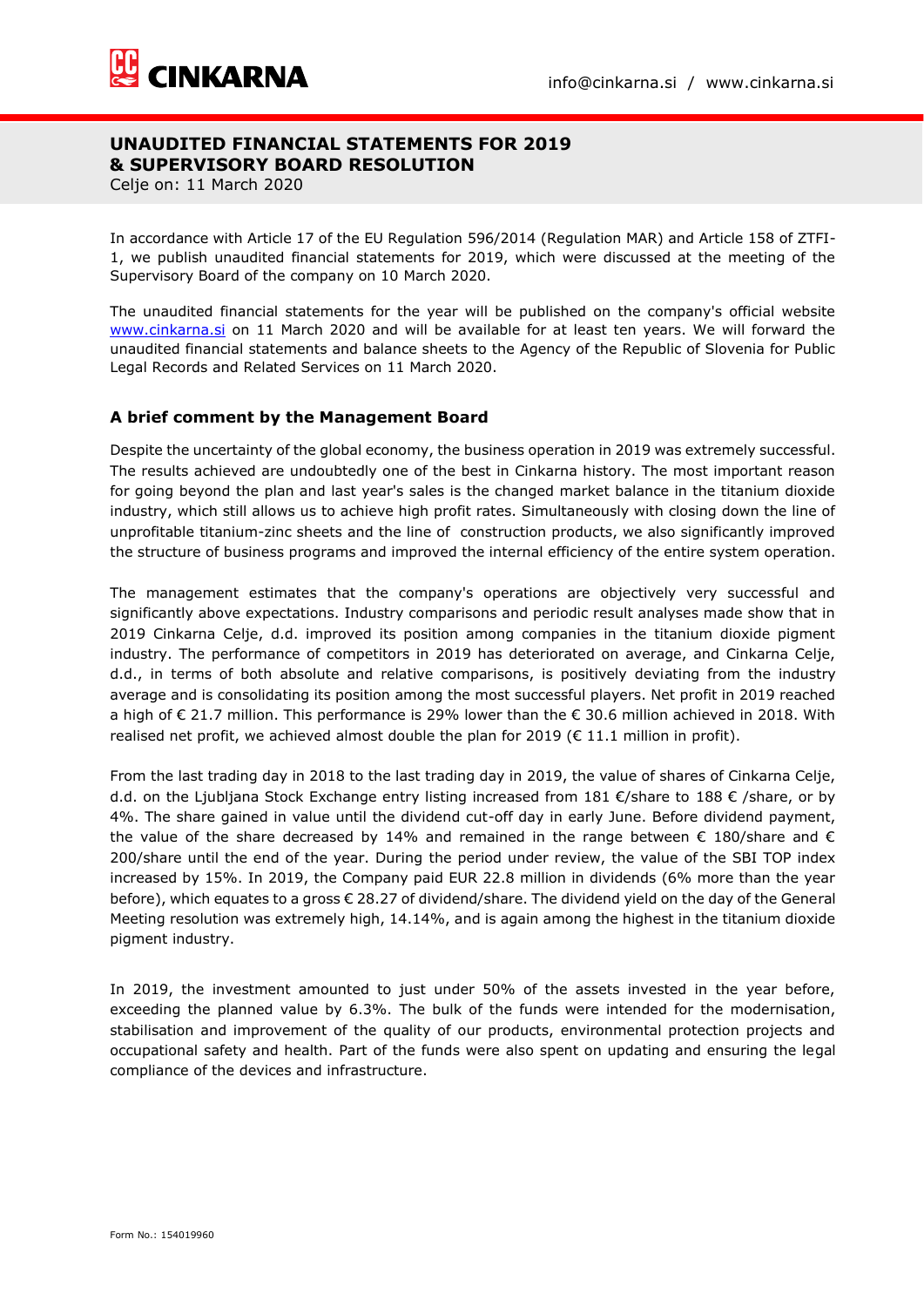

Celje on: 11 March 2020

## **Balance Sheet**

|      |                                                               |             |             | in EUR |
|------|---------------------------------------------------------------|-------------|-------------|--------|
|      |                                                               |             |             | Index  |
|      |                                                               | 31 Dec 2019 | 31 Dec 2018 | 19/18  |
|      | <b>ASSETS</b>                                                 | 207,750,799 | 213,954,012 | 97     |
| А.   | Non-current assets                                            | 107,290,529 | 107,594,140 | 100    |
|      | Intangible assets and long-term deferred costs and accrued    |             |             |        |
| L.   | revenues                                                      | 1,236,811   | 1,424,728   | 87     |
|      | 1. Long-term property rights                                  | 1,195,343   | 1,411,819   | 85     |
|      | 5. Other Long-term deferred costs and accrued revenues        | 41,468      | 12,909      | 321    |
| Ш.   | Tangible fixed assets (Property, plant and equipment)         | 103,298,508 | 102,660,428 | 101    |
|      | 1a. Land                                                      | 9,821,534   | 9,857,976   | 100    |
|      | 1b. Buildings                                                 | 42,230,411  | 42,073,048  | 100    |
|      | 2. Production plants and machinery                            | 32,446,320  | 35,631,444  | 91     |
|      | 3. Other plant and equipment                                  | 56,214      | 42,475      | 132    |
|      | 4a. Property, plant and equipment under construction and in   |             |             |        |
|      | production                                                    | 18,586,034  | 14,461,532  | 129    |
|      | 4b. Advances for acquisition of property, plant and equipment | 157,995     | 593,952     | 27     |
| IV.  | Long-term financial investments                               | 950,363     | 950,363     | 100    |
|      | 1a. Other shares and interest                                 | 950,363     | 950,363     | 100    |
| VI.  | Deferred tax assets                                           | 1,804,846   | 2,558,621   | 71     |
| В.   | <b>Current assets</b>                                         | 100,127,000 | 106,067,370 | 94     |
| Ш.   | Inventories                                                   | 40,992,387  | 46,067,012  | 89     |
|      | 1. Material                                                   | 24,636,886  | 26,042,456  | 95     |
|      | 2. Work in progress                                           | 2,297,051   | 2,483,963   | 92     |
|      | 3. Products and merchandise                                   | 13,908,165  | 17,523,906  | 79     |
|      | 4. Advances for inventories                                   | 150,285     | 16,687      | 901    |
| III. | Short-term financial investments                              | 360,650     | 247,681     | 146    |
|      | 1. Short-term financial investments, excluding loans          | 160,650     | 47,681      | 337    |
|      | 1c. Other short-term financial investments                    | 160,650     | 47,681      | 337    |
|      | 2. Short-term loans                                           | 200,000     | 200,000     | 100    |
|      | 2b. Short-term loans to others                                | 200,000     | 200,000     | 100    |
| IV.  | Short-term operating receivables                              | 27,075,722  | 26,269,282  | 103    |
|      | 2. Short-term trade receivables                               | 23,948,700  | 24,357,937  | 98     |
|      | 3. Short-term operating receivables due from others           | 3,127,022   | 1,911,345   | 164    |
| V.   | Cash                                                          | 31,698,242  | 33,483,395  | 95     |
| C.   | Short-term deferred costs and accrued revenues                | 333,270     | 292,502     | 114    |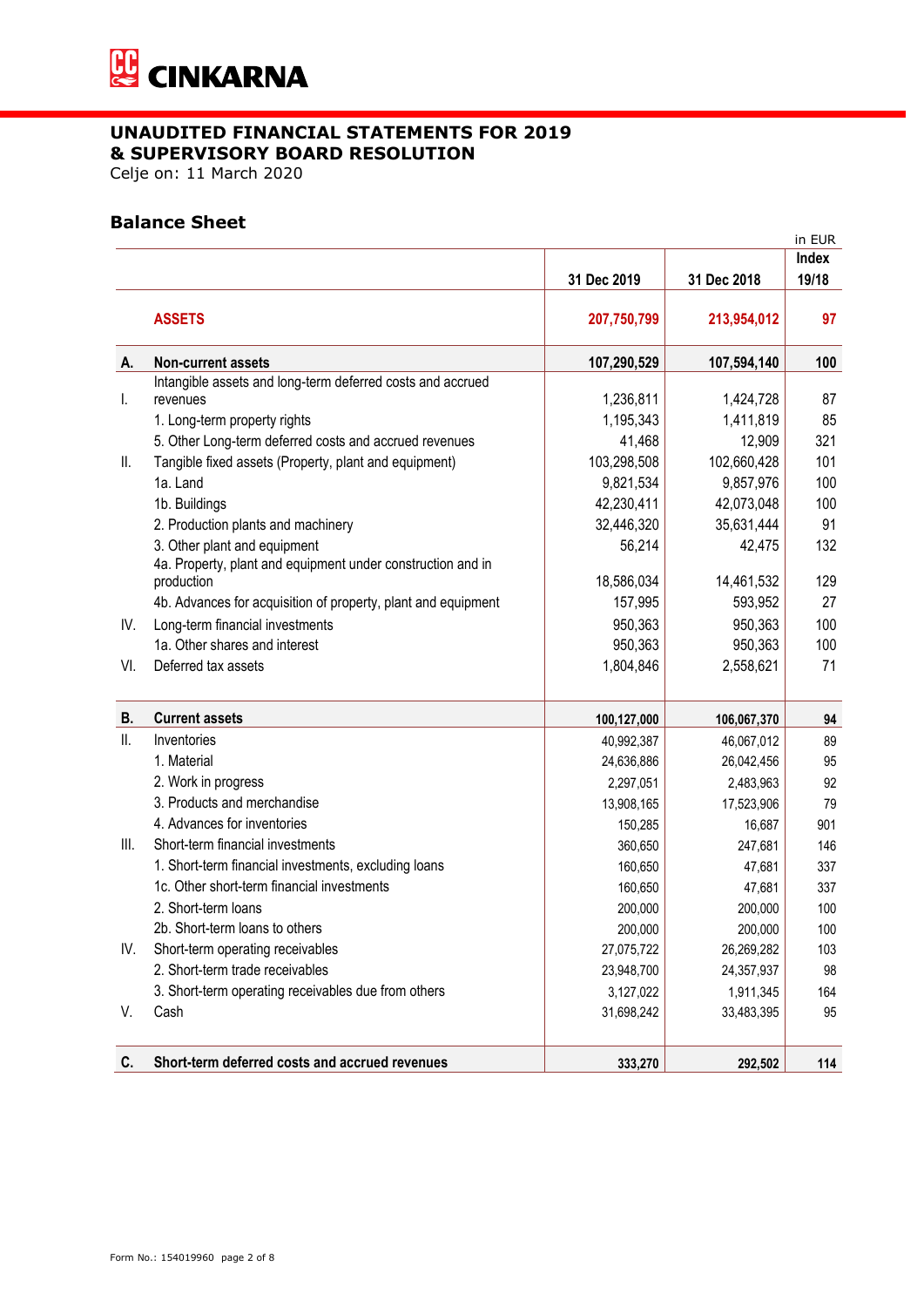

Celje on: 11 March 2020

|              |                                                              |              |              | in EUR |
|--------------|--------------------------------------------------------------|--------------|--------------|--------|
|              |                                                              |              |              | Index  |
|              |                                                              | 31 Dec 2019  | 31 Dec 2018  | 19/18  |
|              |                                                              |              |              |        |
|              | <b>EQUITY AND LIABILITIES</b>                                | 207,750,799  | 213,954,012  | 97     |
| Α.           | <b>Equity</b>                                                | 171,115,998  | 173,925,466  | 98     |
| $\mathbf{L}$ | Called-up capital                                            | 20,229,770   | 20,396,244   | 99     |
|              | 1. Share capital                                             | 20,229,770   | 20,396,244   | 99     |
| Ⅱ.           | Capital surplus                                              | 44,284,976   | 44,284,976   | 100    |
| III.         | Revenue reserves                                             | 91,657,545   | 88,068,917   | 104    |
|              | 1. Legal reserves                                            | 16,931,435   | 16,931,435   | 100    |
|              | 2. Reserves for treasury shares                              | 1,992,963    | 1,364,106    | 146    |
|              | 3. Treasury shares                                           | $-1,992,963$ | $-1,364,106$ | 146    |
|              | 5. Other revenue reserves                                    | 74,726,109   | 71,137,482   | 105    |
| V.           | Fair-value reserves                                          | $-1,069,849$ | $-1,666,698$ | 64     |
| VI.          | Retained net profit/accumulated loss                         | $-231,793$   | $-76,610$    | 303    |
| VII.         | Net profit or loss for the year                              | 16,245,349   | 22,918,637   | 71     |
|              |                                                              |              |              |        |
| <b>B.</b>    | Provisions and long-term accrued costs and deferred revenues | 21,748,627   | 27,763,293   | 78     |
|              | 1. Provisions for pensions and similar liabilities           | 3,659,190    | 3,811,723    | 96     |
|              | 2. Other provisions                                          | 17,811,104   | 23,439,296   | 76     |
|              | 3. Long-term accrued costs and deferred revenues             | 278,333      | 512,274      | 54     |
|              |                                                              |              |              |        |
| Č.           | <b>Short-term liabilities</b>                                | 13,991,310   | 11,407,422   | 123    |
| II.          | Short-term financial liabilities                             | 44,594       | 70,677       | 63     |
|              | 1. Other short-term financial liabilities                    | 44,594       | 70,677       | 63     |
| Ш.           | Short-term operating liabilities                             | 13,946,716   | 11,336,745   | 123    |
|              | 1. Short-term trade payables                                 | 9,483,325    | 8,683,609    | 109    |
|              | 2. Short-term operating liabilities from advances            | 407,013      | 27,428       | 1484   |
|              | 3. Other short-term operating liabilities                    | 4,056,377    | 2,625,708    | 154    |
|              |                                                              |              |              |        |
| D.           | Short-term accrued costs and deferred revenues               | 894,864      | 857,831      | 104    |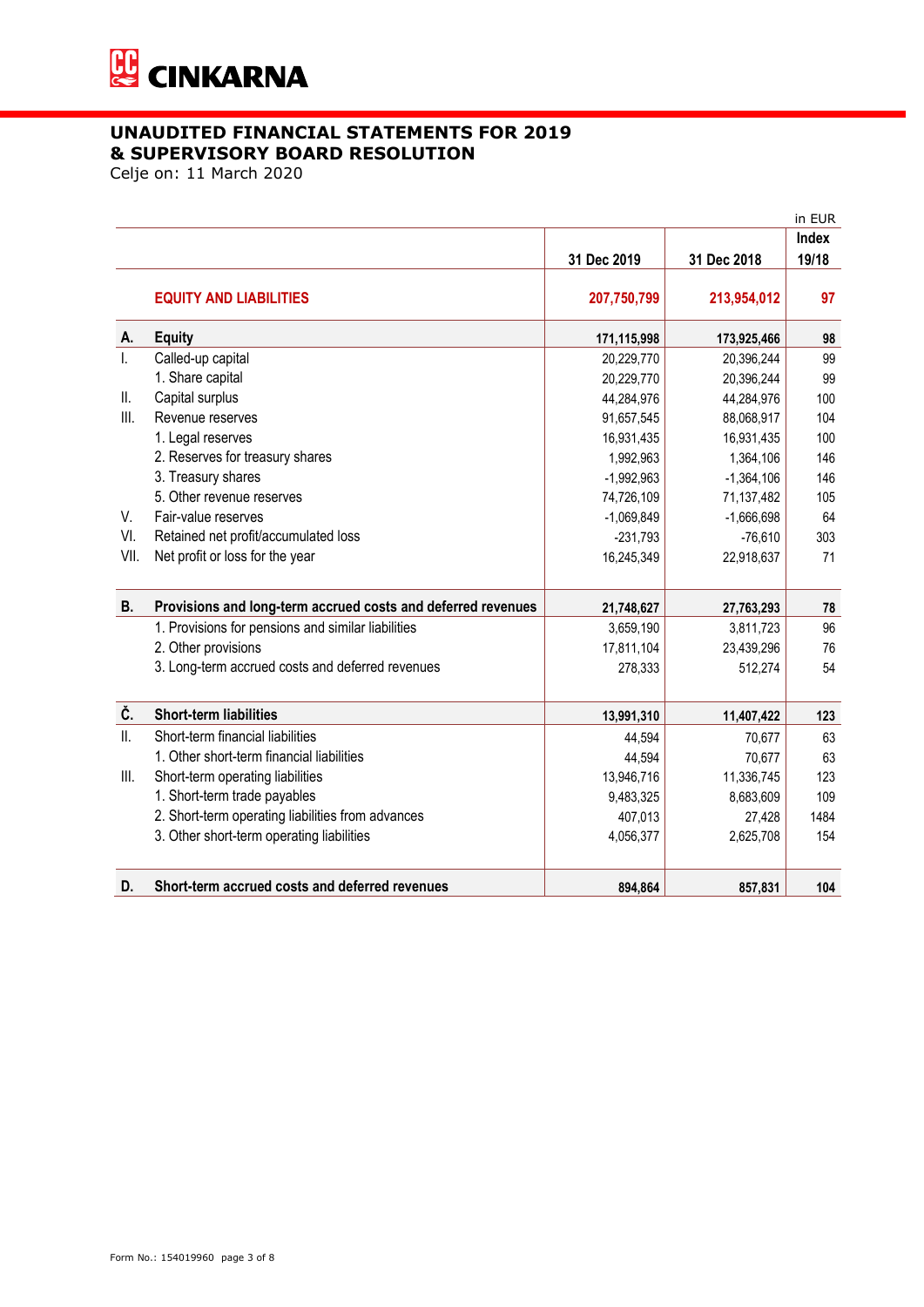

Celje on: 11 March 2020

# **Income statement for the period from 1 January to 31 december**

|     |                                                                                         |              |              | in EUR |
|-----|-----------------------------------------------------------------------------------------|--------------|--------------|--------|
|     |                                                                                         | <b>YEAR</b>  | <b>YEAR</b>  | Index  |
|     |                                                                                         | 2019         | 2018         | 19/18  |
|     |                                                                                         |              |              |        |
| 1.  | Net sales revenues                                                                      | 172,586,979  | 163,960,861  | 105    |
|     | - Net sales revenues generated on the domestic market                                   | 18,818,634   | 21,624,294   | 87     |
|     | - Net sales revenues generated on the international market                              | 153,768,345  | 142,336,567  | 108    |
| 2.  | Change in the value of inventories of products and work-in-progress                     | $-3,771,053$ | 11,756,418   | $-32$  |
| 3.  | Capitalised own products and own services                                               | 2,827,629    | 3,447,628    | 82     |
| 4.  | Other operating revenues (including revaluation operating revenue)                      | 6,055,956    | 2,994,660    | 202    |
| 5.  | Cost of goods, materials and services                                                   | 108,285,638  | 102,004,714  | 106    |
|     | a) Cost of goods and materials sold and cost of materials used                          | 93,494,697   | 88,012,639   | 106    |
|     | b) Costs of services                                                                    | 14,790,940   | 13,992,075   | 106    |
| 6.  | Labour costs                                                                            | 30,856,980   | 30,082,256   | 103    |
|     | a) Costs of salaries                                                                    | 20,658,999   | 23,052,938   | 90     |
|     | b) Social security costs                                                                | 1,728,898    | 1,828,849    | 95     |
|     | c) Pension insurance costs                                                              | 2,476,747    | 2,469,281    | 100    |
|     | č) Other labour costs                                                                   | 5,992,337    | 2,731,188    | 219    |
| 7.  | Write-downs in value                                                                    | 11,287,681   | 12,390,336   | 91     |
|     | a) Depreciation and amortisation                                                        | 10,859,864   | 12, 172, 175 | 89     |
|     | b) Revaluation operating expenses associated with intangible assets and property, plant |              |              |        |
|     | and equipment                                                                           | 3,624        | 49,456       | 7      |
|     | c) Revaluation operating expenses associated with current assets                        | 424,193      | 168,705      | 251    |
| 8.  | Other operating expenses                                                                | 1,261,925    | 1,273,775    | 99     |
|     | <b>Operating profit or loss</b>                                                         | 26,007,287   | 36,408,486   | 71     |
| 9.  | Finance income from participating interests                                             | 44,228       | 44,152       | 100    |
|     | č) Financial revenues from other investments                                            | 44,228       | 44,152       | 100    |
| 10. | Financial revenues from loans granted                                                   | 16,021       | 21,956       | 73     |
|     | b) Financial revenues from loans given to others                                        | 16,021       | 21,956       | 73     |
| 11. | Financial revenues from operating receivables                                           | 414,089      | 486,550      | 85     |
|     | b) Finance income from operating receivables due from others                            | 414,089      | 486,550      | 85     |
| 12. | Finance expenses from impairment and write-off of financial assets                      | 0            | 0            |        |
| 13. | Financial expenses from financial liabilities                                           | 85,764       | 74,726       | 115    |
|     | č) Financial expenses from other financial liabilities                                  | 85,764       | 74,726       | 115    |
| 14. | Financial expenses from operating liabilities                                           | 378,979      | 917,405      | 41     |
|     | b) Finance expenses from trade payables and bills payable                               | 218,599      | 494,350      | 44     |
|     | c) Financial expenses from other operating liabilities                                  | 160,380      | 423,055      | 38     |
| 15. | Other income                                                                            | 28,872       | 66,988       | 43     |
| 16. | Other expenses                                                                          | 63,230       | 12,346       | 512    |
|     | Profit/loss before tax                                                                  | 25,982,523   | 36,023,655   | 72     |
| 17. | Corporate Income tax                                                                    | 3,568,283    | 5,375,584    | 66     |
| 18. | <b>Deferred taxes</b>                                                                   | $-753,775$   | $-89,888$    | 839    |
| 19. | Net profit or loss for the accounting period                                            | 21,660,465   | 30,558,183   | 71     |
|     | Basic earnings per share1                                                               | 26.81        | 37.51        | 71     |
|     | Diluted earnings per share2                                                             | 26.81        | 37.51        | 71     |

 $<sup>1</sup>$  Net profit / number of all shares</sup>

 $^2$  All shares are ordinary, freely transferable and of the same class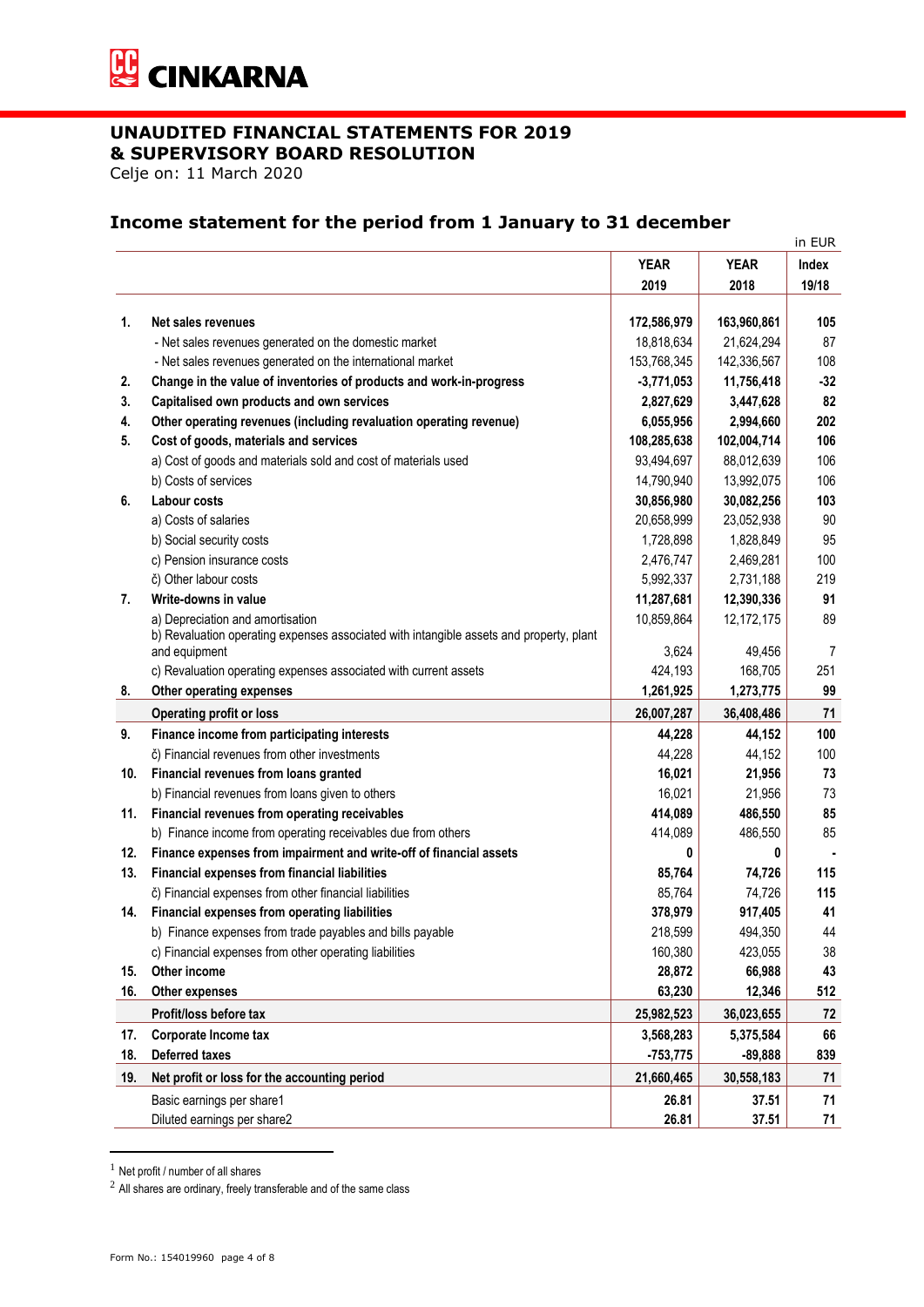

Celje on: 11 March 2020

# **Statement of Other Comprehensive Income for the Period from 1 January to 31 December.**

|     |                                                   |                     |                     | in EUR         |
|-----|---------------------------------------------------|---------------------|---------------------|----------------|
|     |                                                   | <b>YEAR</b><br>2019 | <b>YEAR</b><br>2018 | Index<br>19/18 |
| 19. | Net profit or loss for the period                 | 21,660,465          | 30,558,183          | 71             |
| 23. | Other components of comprehensive income          | 596,849             | -401,421            |                |
| 24. | Total comprehensive income for the period (19+23) | 22,257,314          | 30,156,762          | 74             |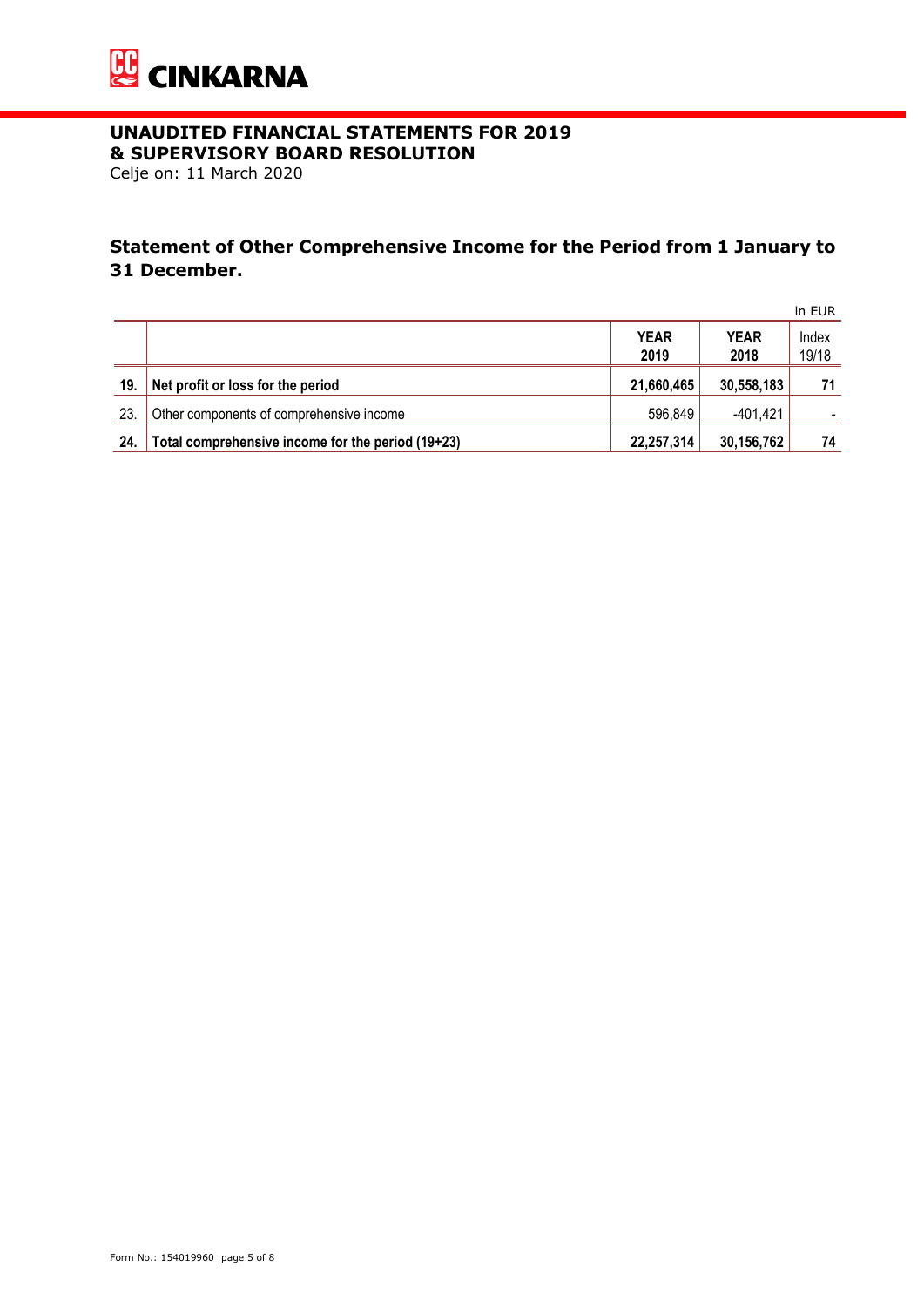

Celje on: 11 March 2020

# **Statement of Changes in Equity and Determination of Accumulated Profit**

|                                                                                                                              |                  |                       |                   |                                                     |                    |              |                                  |                   |                                    | in EUR          |
|------------------------------------------------------------------------------------------------------------------------------|------------------|-----------------------|-------------------|-----------------------------------------------------|--------------------|--------------|----------------------------------|-------------------|------------------------------------|-----------------|
| Statement of changes in equity for 2019                                                                                      | Share<br>capital | Capital<br>surplus    | Legal<br>reserves | Revenue reserves<br>Reserves for<br>treasury shares | Treasury<br>shares | reserves     | Other revenue Fair value reserve | Retained earnings | Net profit or loss for the<br>year | Total<br>equity |
|                                                                                                                              | 1/1              | π                     | III/1             | III/2                                               | III/3              | <b>III/5</b> | v                                | VI                | VII/1                              | VIII            |
| A2. Opening balance for the period                                                                                           |                  | 20,396,244 44,284,976 | 16.931.435        | 1,364,106                                           | $-1.364.106$       | 71,137,482   | $-1.666.698$                     | $-76,610$         | 22.918.637                         | 173.925.467     |
| B1. Changes in equity - transactions with<br>owners                                                                          |                  |                       |                   | 628,857                                             | $-628, 857$        |              |                                  | 22,841,510        |                                    | 22,841,510      |
| d) Purchase of treasury shares                                                                                               |                  |                       |                   | 1,992,963                                           | $-1,992,963$       |              |                                  |                   |                                    | $\Omega$        |
| e) Withdrawal of treasury shares                                                                                             |                  |                       |                   | $-1,364,106$                                        | 1,364,106          |              |                                  |                   |                                    |                 |
| g) Dividend distribution                                                                                                     |                  |                       |                   |                                                     |                    |              |                                  | 22,841,510        |                                    | 22,841,510      |
| B2. Total comprehensive income for the<br>reporting period                                                                   |                  |                       |                   |                                                     |                    |              | 596,849                          | $-155, 182$       | 21,660,465                         | 22,102,132      |
| a) Entry of net profit or loss for the reporting period<br>č) Change in surplus from revaluation of                          |                  |                       |                   |                                                     |                    |              |                                  |                   | 21,660,465                         | 21.660.465      |
| termination benefits                                                                                                         |                  |                       |                   |                                                     |                    |              | 596,849                          | $-155.182$        |                                    | 441,667         |
| <b>B3. Changes in equity</b>                                                                                                 | $-166.474$       |                       |                   |                                                     |                    | 3,558,627    |                                  | 22,841,509        | $-28,333,754$                      | $-2.070.092$    |
| a) Allocation of the remaining net profit for the<br>period to other equity components<br>b) Allocation of the remaining net |                  |                       |                   |                                                     |                    | 5,415,116    |                                  | 22,841,509        | $-28,333,754$                      | $-77,129$       |
| profit for the period to other equity components<br>according to resolution of management and                                |                  |                       |                   |                                                     |                    | $-1.992.963$ |                                  |                   |                                    | $-1.992.963$    |
| d) Reserve formation for treasury shares                                                                                     | $-166,474$       |                       |                   |                                                     |                    | 166,474      |                                  |                   |                                    | $\circ$         |
| C. Closing balance for the period                                                                                            |                  | 20,229,770 44,284,976 | 16,931,435        | 1,992,963                                           | $-1,992,963$       | 74,726,109   | $-1,069,849$                     | $-231,793$        | 16,245,348                         | 171,115,997     |
| <b>ACCUMULATED PROFIT</b>                                                                                                    |                  |                       |                   |                                                     |                    |              |                                  | $-231,793$        | 16,245,348                         | 16,013,554      |

in EUR

|                                                         |            | Share              |                   |                 | Revenue reserves | Treasurv              |                                  |                   |                            |                | Total |
|---------------------------------------------------------|------------|--------------------|-------------------|-----------------|------------------|-----------------------|----------------------------------|-------------------|----------------------------|----------------|-------|
| Statement of changes in equity for 2018                 | capital    | Capital<br>surplus | Legal<br>reserves | Reserves for    | shares           |                       | Other revenue Fair value reserve | Retained earnings | Net profit or loss for the | capital        |       |
|                                                         |            |                    |                   | treasury shares |                  | reserves              |                                  |                   | year                       |                |       |
|                                                         |            |                    |                   |                 |                  |                       |                                  |                   |                            |                |       |
|                                                         | <b>V1</b>  | π                  | III/1             | III/2           | III/3            | III/5                 | V                                | VI                | VII/1                      | VIII           |       |
|                                                         |            |                    |                   |                 |                  |                       |                                  |                   |                            |                |       |
| A2. Opening balance for the period                      | 20,396,244 | 44,284,976         | 16,931,435        | 238,926         | $-238,926$       | 64,623,116            | $-1,265,277$                     | $-23,965$         | 21,573,973                 | 166,520,502    |       |
| B1. Changes in equity - transactions with               |            |                    |                   |                 |                  |                       |                                  |                   |                            |                |       |
| owners                                                  |            |                    |                   | 1,125,177       | $-1,125,177$     |                       |                                  | 21,546,890        |                            | 21,546,890     |       |
| d) Purchase of treasury shares                          |            |                    |                   | 1,125,177       | $-1,125,177$     |                       |                                  |                   |                            | $\Omega$       |       |
| g) Dividend distribution                                |            |                    |                   |                 |                  |                       |                                  | 21,546,890        |                            | 21,546,890     |       |
| B2. Total comprehensive income for the                  |            |                    |                   |                 |                  |                       |                                  |                   |                            |                |       |
| reporting period                                        |            |                    |                   |                 |                  |                       | $-401,421$                       | $-79,728$         | 30,558,183                 | 30,077,034     |       |
|                                                         |            |                    |                   |                 |                  |                       |                                  |                   |                            |                |       |
| a) Entry of net profit or loss for the reporting period |            |                    |                   |                 |                  |                       |                                  |                   | 30,558,183                 | 30,558,183     |       |
|                                                         |            |                    |                   |                 |                  |                       |                                  |                   |                            |                |       |
| č) Change in surplus from revaluation of                |            |                    |                   |                 |                  |                       |                                  |                   |                            |                |       |
| termination benefits                                    |            |                    |                   |                 |                  |                       | $-401.421$                       | $-79.728$         |                            | $-481.149$     |       |
| <b>B3. Changes in equity</b>                            |            |                    |                   |                 |                  | 6,514,366             |                                  | 21,573,973        | $-29,213,519$              | $-1, 125, 180$ |       |
| b) Allocation of the remaining net                      |            |                    |                   |                 |                  |                       |                                  |                   |                            |                |       |
| profit for the period to other equity components        |            |                    |                   |                 |                  |                       |                                  |                   |                            |                |       |
| according to resolution of management and               |            |                    |                   |                 |                  |                       |                                  |                   |                            |                |       |
| All Arrest                                              |            |                    |                   |                 |                  | 7,639,546             |                                  | 21,573,973        | $-29,213,519$              | $\Omega$       |       |
| d) Reserve formation for treasury shares                |            |                    |                   |                 |                  | $-1.125.180$          |                                  |                   |                            | $-1.125.180$   |       |
|                                                         |            |                    |                   |                 |                  |                       |                                  |                   |                            |                |       |
| C. Closing balance for the period                       | 20.396.244 | 44.284.976         | 16.931.435        | 1,364,103       |                  | -1,364,103 71,137,482 | $-1,666,698$                     | $-76,610$         | 22,918,637                 | 173,925,466    |       |
| <b>ACCUMULATED PROFIT</b>                               |            |                    |                   |                 |                  |                       |                                  | $-76.610$         | 22.918.637                 | 22.842.027     |       |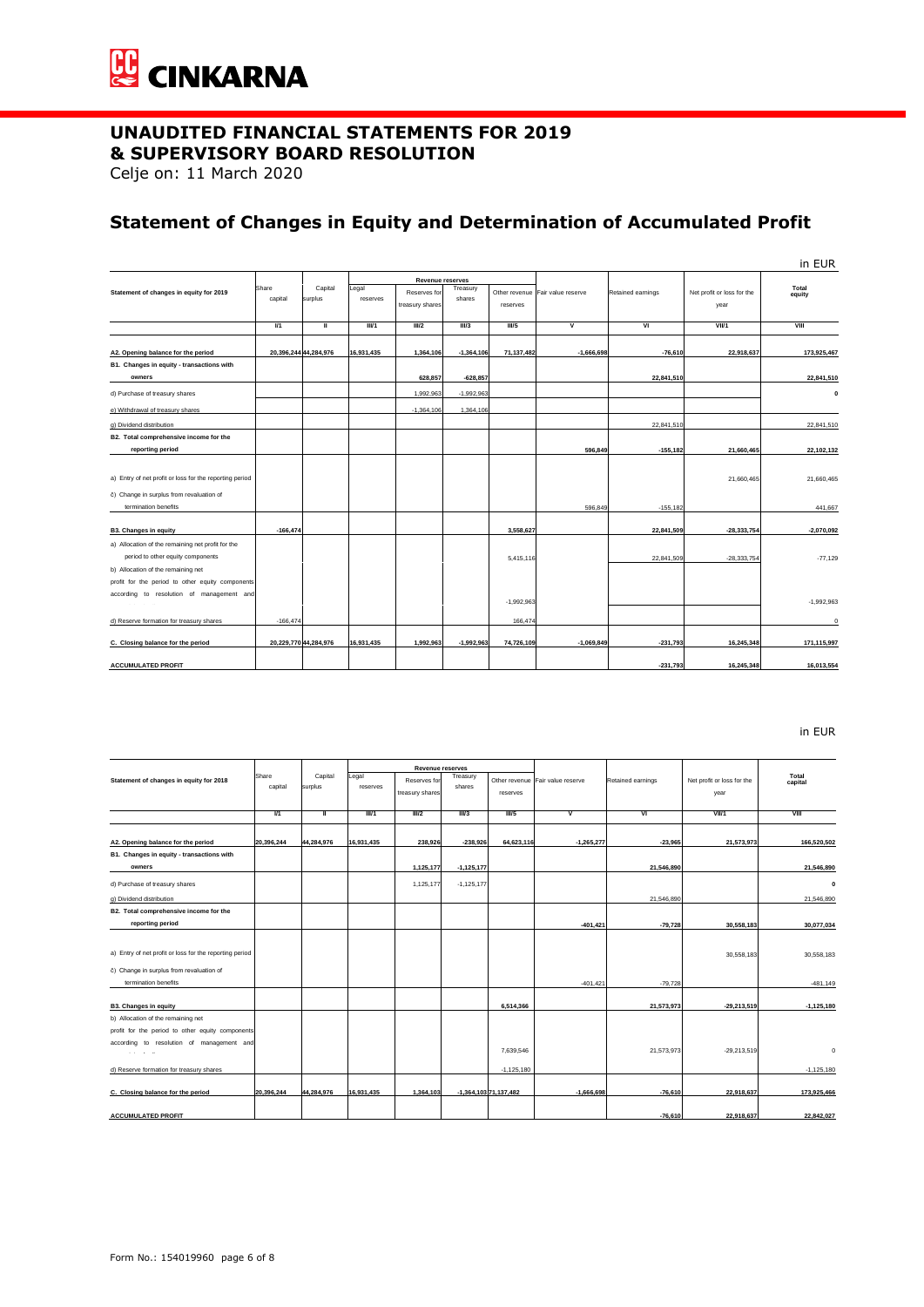

Celje on: 11 March 2020

# **Cash Flow Statement**

|           |                                                                                                                                    |               |               | in EUR |
|-----------|------------------------------------------------------------------------------------------------------------------------------------|---------------|---------------|--------|
|           |                                                                                                                                    | <b>YEAR</b>   | <b>YEAR</b>   | Index  |
|           |                                                                                                                                    | 2019          | 2018          | 19/18  |
| А.        | <b>CASH FLOWS FROM OPERATING ACTIVITIES</b>                                                                                        |               |               |        |
| a)        | Net profit or loss                                                                                                                 | 21,660,465    | 30,558,183    | 71     |
|           | Profit/loss before tax                                                                                                             | 25,982,523    | 36,023,655    | 72     |
|           | Corporate income taxes and other taxes, not included in operating expenses                                                         | 4,322,058     | 5,465,472     | 79     |
| b)        | <b>Adjustments for</b>                                                                                                             | 10,221,311    | 12,021,293    | 85     |
|           | Amortisation and depreciation +                                                                                                    | 10,859,864    | 12,172,175    | 89     |
|           | Revaluation operating revenues -                                                                                                   | 1,235,960     | 302,935       | 408    |
|           | Revaluation operating expenses +                                                                                                   | 657,655       | 218,161       | 301    |
|           | Finance income excluding that from operating receivables -                                                                         | 60,248        | 66,108        | 91     |
| c)        | Change in net current assets (and accruals and deferrals,                                                                          |               |               |        |
|           | provisions, deferred tax assets) of business items BS                                                                              | 2,221,420     | $-8,381,235$  |        |
|           | Opening less closing operating receivables                                                                                         | $-349,158$    | 9,951,884     |        |
|           | Opening less closing deferred costs and accrued revenues                                                                           | $-40,768$     | 66,001        |        |
|           | Opening less closing deferred tax assets                                                                                           | 753,775       | 89,888        | 839    |
|           | Opening less closing inventories                                                                                                   | 4,628,384     | $-4,887,946$  |        |
|           | Closing less opening operating debts                                                                                               | 2,609,971     | $-12,413,074$ |        |
|           | Closing less opening accrued costs and deferred revenues, and provisions                                                           | $-5,380,784$  | $-1,188,088$  | 453    |
| č)        | Net cash flow from operating activities (a+b+c)                                                                                    | 34,103,196    | 34,198,241    | 100    |
| В.        | <b>CASH FLOWS FROM INVESTING ACTIVITIES</b>                                                                                        |               |               |        |
| a)        | Receipts from investing activities                                                                                                 | 1,296,208     | 369,043       | 351    |
|           | Receipts from interest and profit participations                                                                                   |               |               |        |
|           | in other entities pertaining to investing activities<br>Receipts from disposal of intangible assets and deferred costs and accrued | 60,248        | 66,108        | 91     |
|           | revenues                                                                                                                           | $\Omega$      | 0             |        |
|           | Receipts from disposal of property, plant and equipment                                                                            | 1,235,960     | 302,935       | 408    |
|           | Receipts from the disposal of long-term financial investments                                                                      | $\Omega$      | 0             |        |
| b)        | <b>Disbursements for investing activities</b>                                                                                      | 12,316,648    | 22,855,982    | 54     |
|           | Disbursements for the acquisition of intangible assets                                                                             | 55,089        | 112,047       | 49     |
|           | Disbursements for acquisition of property, plant and equipment                                                                     | 11,900,909    | 22,496,254    | 53     |
|           | Disbursements for acquisition of financial assets                                                                                  | 360,650       | 247,681       | 146    |
| c)        | Net cash flow from investing activities (a-b) or (b-a)                                                                             | $-11,020,440$ | $-22,486,939$ | 49     |
| C.        | <b>CASH FLOWS FROM FINANCING ACTIVITIES</b>                                                                                        |               |               |        |
| b)        | <b>Disbursements for financing activities</b>                                                                                      | 24,867,909    | 22,679,322    | 110    |
|           | Disbursements for repayment of financial liabilities                                                                               | 26,083        | 6,896         | 378    |
|           | Disbursements for acquisition of treasury shares                                                                                   | 1,992,963     | 1,125,180     | 177    |
|           | Disbursements for dividends and other profit distributions                                                                         | 22,848,863    | 21,547,246    | 106    |
| c)        | Net cash flow from financing activities (a-b) or (b-a)                                                                             | $-24,867,909$ | $-22,679,322$ | 110    |
| Č.        | <b>CLOSING BALANCE OF CASH AND CASH EQUIVALENTS</b>                                                                                | 31,698,242    | 33,483,395    | 95     |
|           |                                                                                                                                    |               |               |        |
| <u>x)</u> | Cash flow for the period (sum total of items Ač, Bc and Cc)                                                                        | $-1,785,153$  | $-10,968,020$ | 16     |
| <u>y)</u> | Opening balance of cash and cash equivalents as at 1 Jan                                                                           | 33,483,395    | 44,451,415    | 75     |